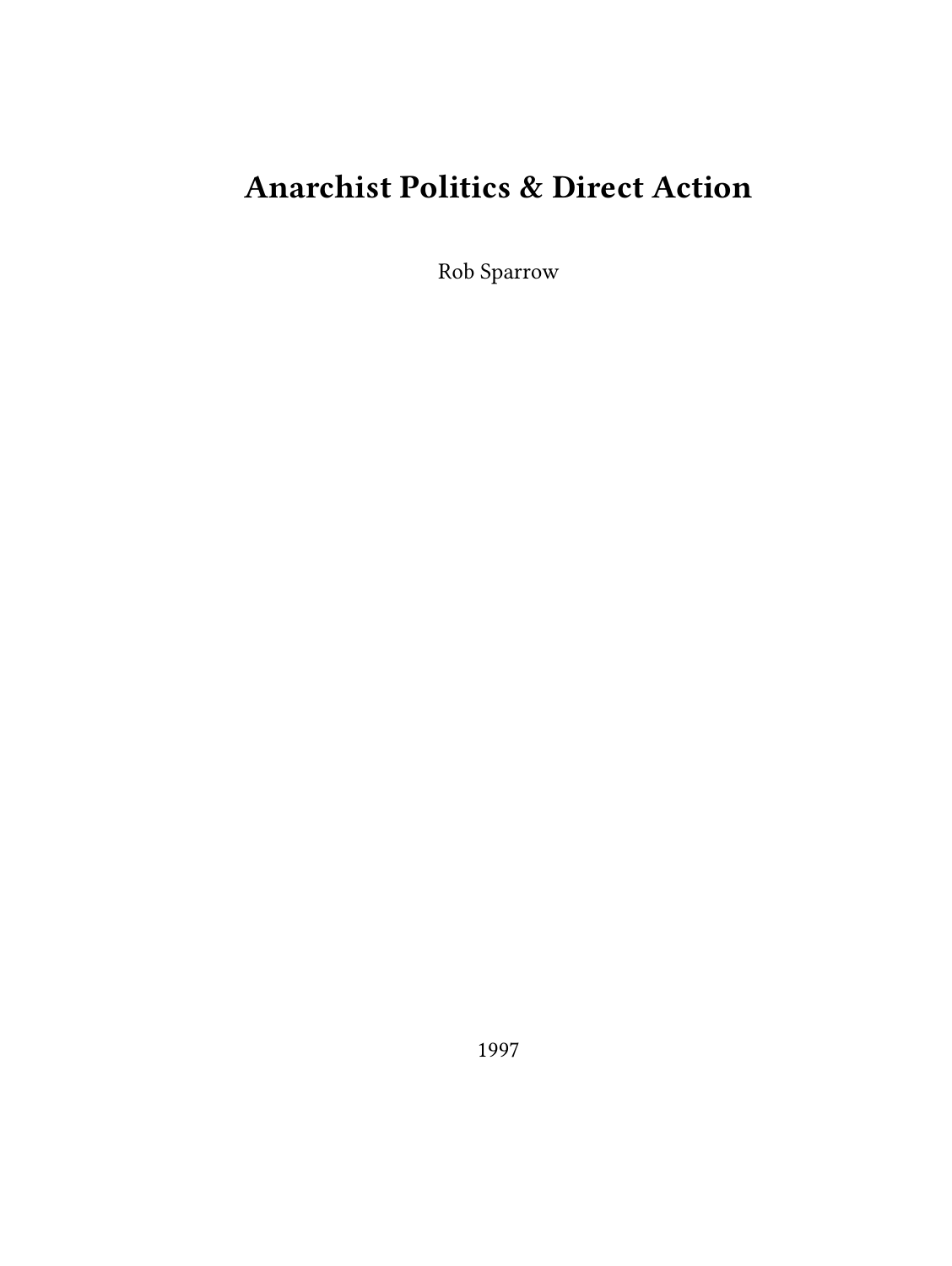# **Contents**

## **[Some consequences](#page-9-0) 10**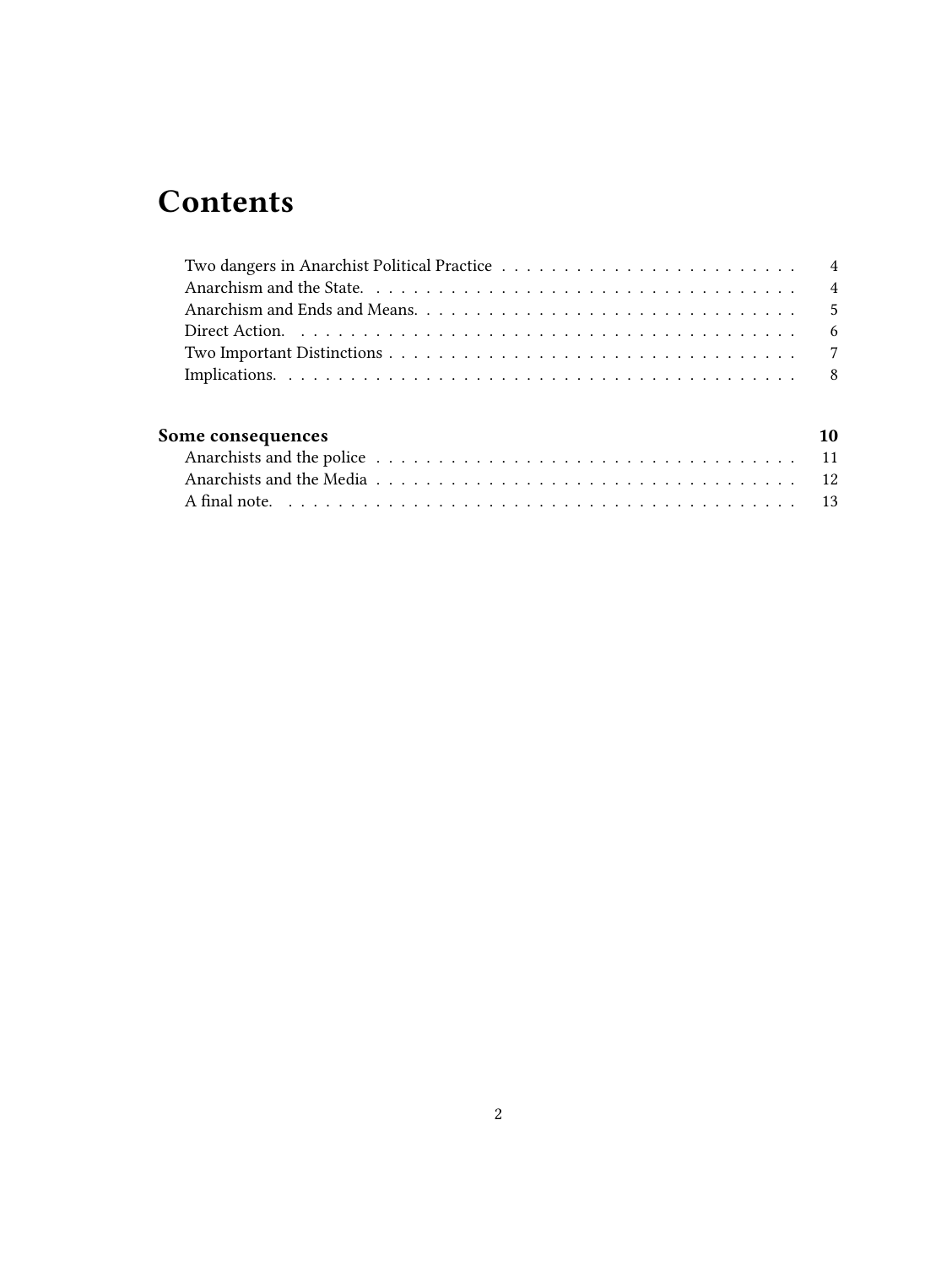This paper discusses Direct Action  $-$  the proper method of anarchist activist action. In it I try to consider some theoretical issues that we don't usually get a chance to discuss in the midst of political campaigns. Some of the issues raised will be, the role of anarchists in other political movements, the difference between direct action and symbolic action, the various traditional types of direct action and the proper attitude of activists towards the police and the media.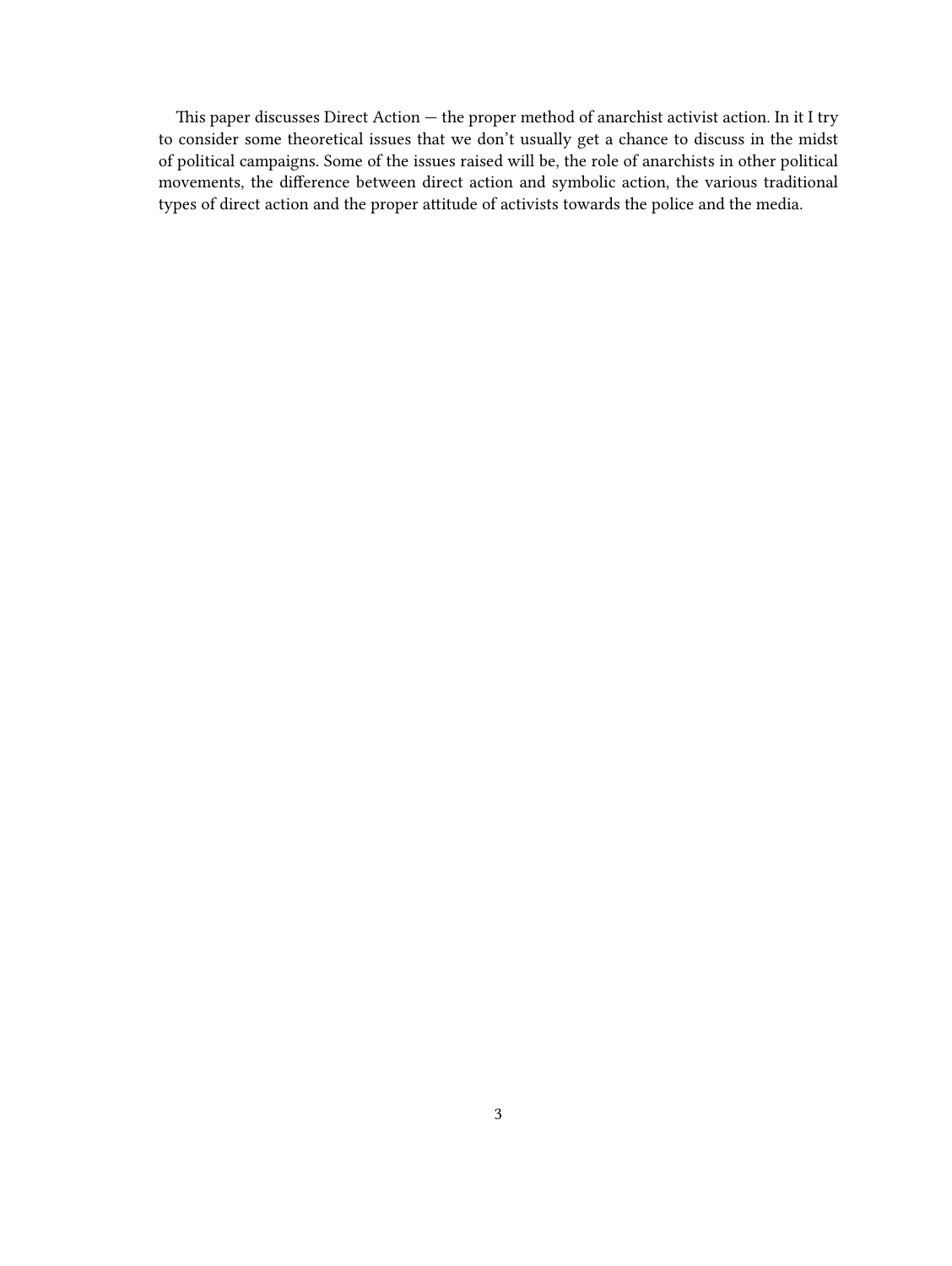"Direct Action" is the distinctive contribution of anarchists in the realm of political method. While reformists advocate the ballot box, liberals have their lobbying and their letter writing, bureaucrats have their work through "the proper channels" and socialists have their vanguard parties, we anarchists have direct action. Political tendencies other than anarchism may adopt direct action as a method but its historical origins and its most vigorous proponents are anarchist. Because direct action is a political method, before we can properly understand it and its place in anarchist practice we must first examine the nature of anarchist political activity.

Ideally, anarchist political activity promotes anarchism and attempts to create anarchy. It seeks to establish a society without capitalism,patriarchy or State, where people govern themselves democratically without domination or hierarchy. As I have argued elsewhere, this is an activity which is inescapably revolutionary in nature and which is best carried out collectively in an organisation dedicated to that purpose. While anarchists remain without a political organisation of their own, the main avenue for promoting anarchism is to participate in, contribute to and provide leadership in other political movements. Our objective in participating in other political movements and campaigns should be to show that anarchist methods and ways of organising work.The best advertisement for anarchism is the intelligence of the contributions of our activists and the success of our methods. Anarchists should strive to provide living examples of anarchy in action. As we will see, direct action is one of the best possible ways of doing this.

#### <span id="page-3-0"></span>**Two dangers in Anarchist Political Practice**

Before I go on, I want to highlight here two problems which may occur with anarchist political activity which both stem from a tendency to be utopian in our political demands. Anarchists are often utopian in their rejection of any political activity oriented towards the state and in their failure to establish a realistic connection between their ends and their means. This sort of utopianism is not a virtue but instead contributes to anarchism's continuing political irrelevance to the majority of Australians.

### <span id="page-3-1"></span>**Anarchism and the State.**

In a capitalist economy the activities of "private enterprise" are rigorously excluded from public scrutiny and control. We have no input into the decisions about production and investment which determine the basic conditions of our existence and which are made in corporate board rooms. In many cases, if we don't like what we see happening around us, the only option open to us is to try to change government policy. Thus most forms of politics today are oriented towards the state. Most obviously, electoral politics seeks to determine the identity of those few individuals who supposedly "control" the state. Most forms of "political protest" also hope to induce, or to force, the state to take some action to address the protesters' concerns. Yet anarchism is largely defined by its rejection of the state as a mode of organising to meet social needs and anarchists have traditionally — and rightly — been extremely suspicious of any suggestion that we can succeed in using the state to serve our ends. It may therefore be tempting for anarchists to proffer "social revolution" as the solution to all problems.

Anarchists may argue that the problems that people face are the results of an insane social and economic order and that only a revolution and consequent creation of anarchy will solve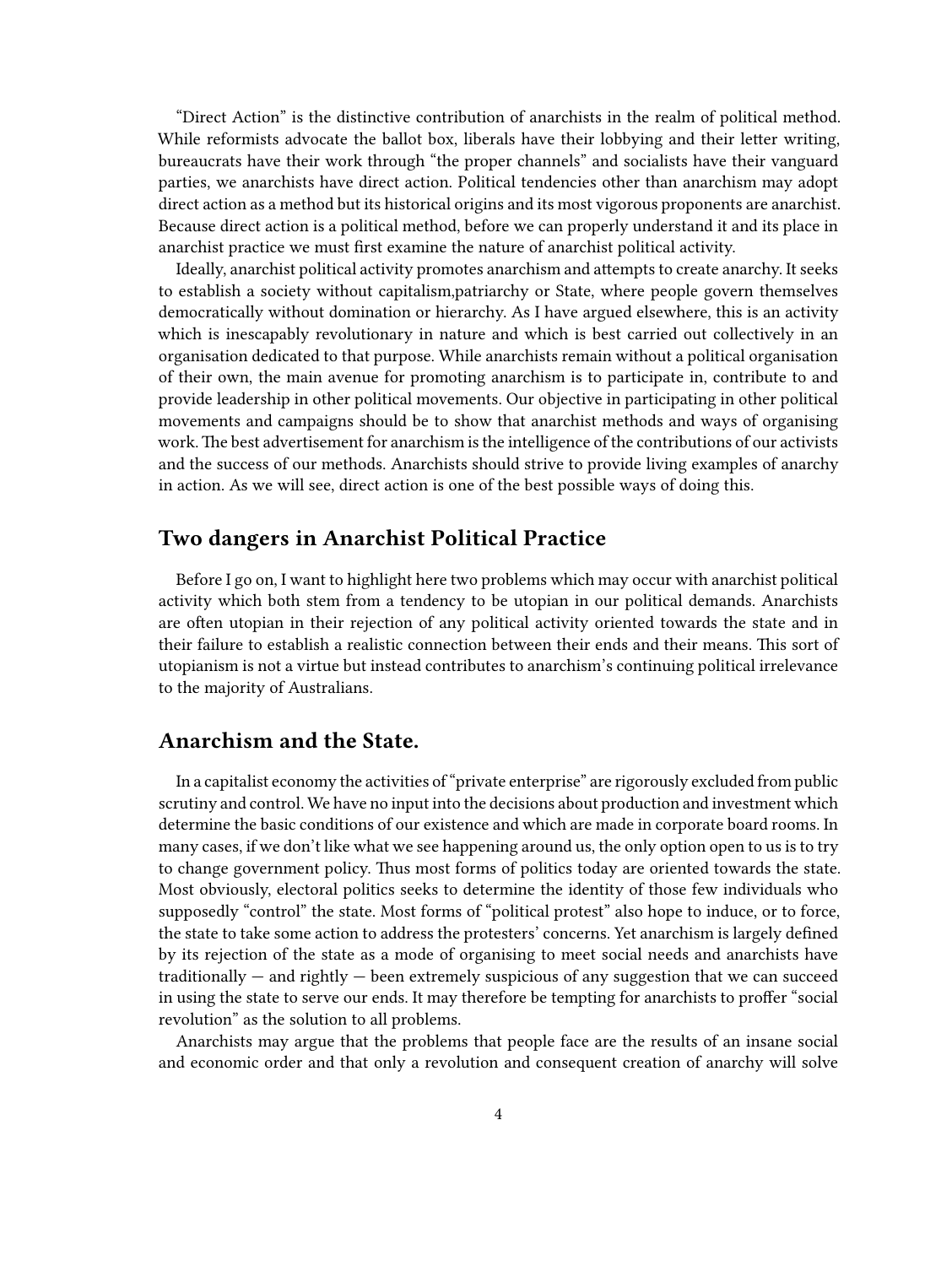them. But people have problems and face difficulties here and now which need to be addressed and they cannot wait for the revolution to solve them. Thus in rejecting attempts to force the state to address our needs or serve our political ends we must offer realistic alternative methods of achieving our goals, if we are to be relevant to the struggles of people today. Sometimes this may be possible. Sometimes we can organise together, without relying on the state, to address and solve our problems here and now. As we shall see below, this is the essence of "direct action".

Often, however, it won't be possible to provide genuine solutions to people's problems, within the existing order, without recourse to the state. Whether we like it or not certain social needs are, in current circumstances, only going to be addressed by the state. Access to medical resources, secure housing, educational qualifications or income support are for most people only going to be available as the result of state action. Relations between the sexes are also another area where the state seems to be the only plausible existing instrument of social policy. Domestic violence protection orders and state funded refuges may not be much of a solution to the problems created by violent or abusive partners but for some women they are all there is. For many women they are a necessary step on the road to escaping a cycle of abuse. The society wide education campaigns which are necessary to challenge sexist attitudes likewise can only be carried out with state support.

Until anarchists constitute a sizeable portion of the community and are capable of providing these services — or alternatives — themselves, activists concerned about these issues will be justified in turning to the state for help in addressing them.

Furthermore, legislation by the state *can* represent a real political victory. This may be because the passing of legislation acknowledges and gives weight to changes which have already occurred in the political consciousness of society at large or it may be because the legislation actually makes a real difference to the living conditions of ordinary people. Legislation guaranteeing a minimum wage, public health-care, health and safety standards at work or a decent standard of living for those excluded from work represents a genuine political victory for the majority over the ruling class. Not only do such state provided services make a vast difference in the quality of life of those who otherwise would have no or little access to them but they also dramatically increase the possibility of political action. The less time people have to spend struggling to meet their basic needs, the more time they have to criticise and challenge the existing order.

The traditional anarchist hostility towards the state then should be tempered by the recognition that, while it continues to exist, it is an important site of class struggle. If we reject attempts to exert pressure on the state we may render ourselves irrelevant to the real needs of large elements in society. Calling only for revolution is not going to interest anyone who needs real change now. Anarchists must provide workable solutions for people here and now. Sometimes this will involve recourse to the state.

#### <span id="page-4-0"></span>**Anarchism and Ends and Means.**

One of anarchism's historical strengths has been its insistence on the connection between ends and means. Anarchists have insisted that libertarian outcomes will not result from authoritarian means and, more generally, have been sensitive towards the ways in which compromises made in the realm of political methods may corrupt us or infect our goals. Sometimes, however, this has lead to an over simplistic equation betweens our means and our ends. Anarchists often fail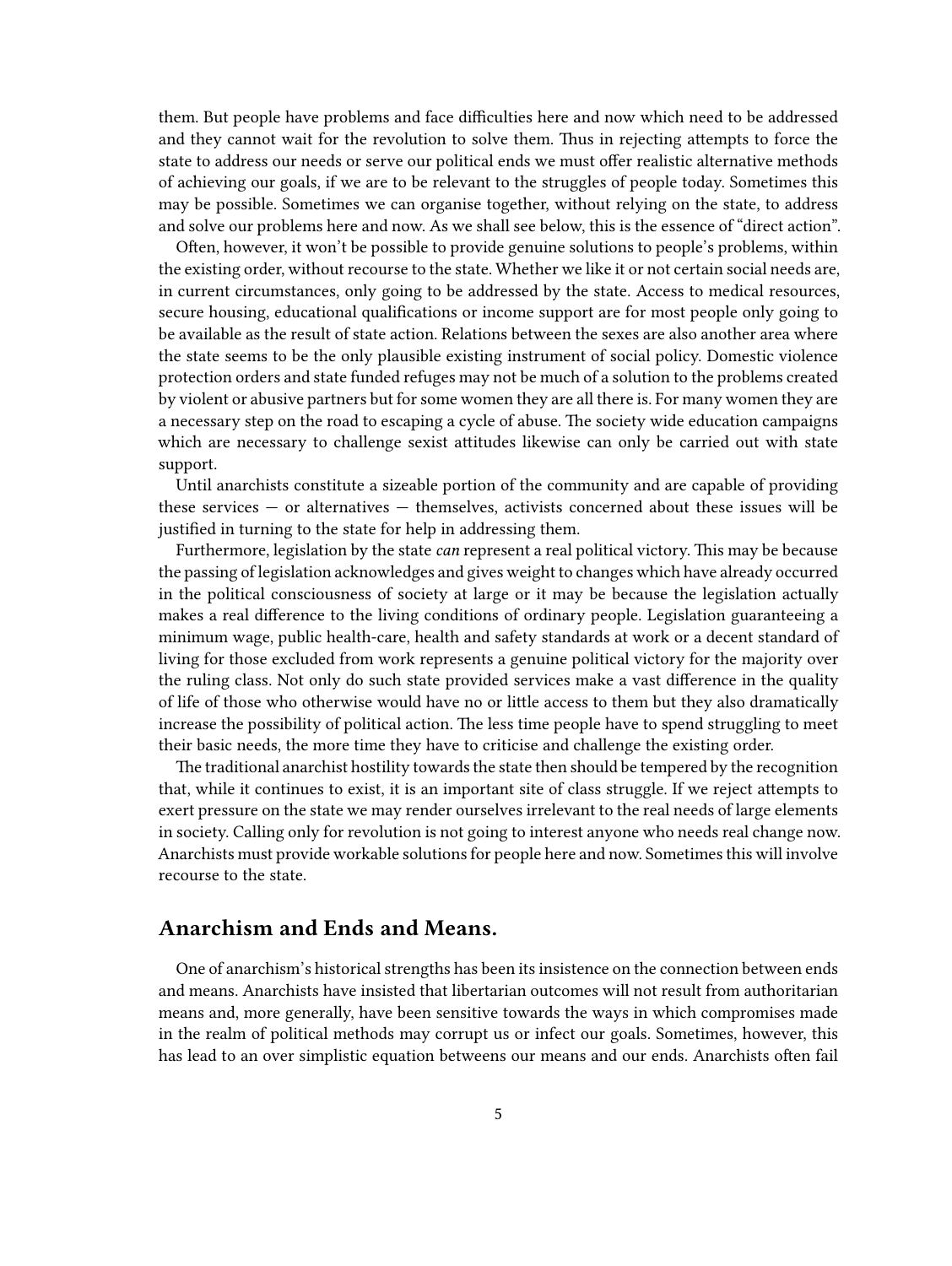to address properly the *political* question of how our methods relate to our goals. An example of this is the pacifist claim "If everyone refused to fight there would be no wars" Now this is clearly true, in fact tautologically so. But pacifism does not follow from this truism. It does *not* follow that the best way to prevent wars is to make an individual commitment to refuse to fight in them. The connection between our actions and the goal of peaceful world is a *political* one. It is political because it involves the workings of the whole set of power and economic relations which structure our social and personal decision making. For our activities to have their intended effect they must be taken up by others and whether or not this will take place will depend on a whole set of political and economic factors. It is not at all clear that our refusing to fight will cause sufficient numbers of others to do so and thus make war impossible (in fact, this just seems wildly implausible). The best way to prevent wars may be to address the social systems and the injustices which cause them. It may even involve fighting.

More generally then, for our means to be suitable to the ends we seek we must be able to tell a realistic story about exactly how our activities will bring our ends about. This story will have to take account of the economic and political realities which affect our lives. It is often not realistic to believe that everyone else around us will immediately follow our example.

The best forms of anarchist politics avoid these two forms of dangerous utopianism and offer people genuine hope and occasional success in their struggle for a better world. Direct action is a crucial component of such a politics.

#### <span id="page-5-0"></span>**Direct Action.**

The distinguishing feature of direct action is that it aims to achieve our goals through our own activity rather than through the actions of others. Direct action seeks to exert power directly over affairs and situations which concern us. Thus it is about people taking power for themselves. In this it is distinguished from most other forms of political action such as voting, lobbying, attempting to exert political pressure though industrial action or through the media. All of these activities aim to get others to achieve our goals for us. Such forms of actions operate on a tacit acceptance of our own powerlessness. They concede that we ourselves have neither the right nor the power to affect change. Such forms of action are therefore implicitly conservative. They concede the authority of existing institutions and work to prevent us from acting ourselves to change the status quo.

Direct action repudiates such acceptance of the existing order and suggests that we have both the right and the power to change the world. It demonstrates this by doing it. Examples of direct action include blockades, pickets, sabotage, squatting, tree spiking, lockouts, occupations, rolling strikes, slow downs, the revolutionary general strike. In the community it involves, amongst other things, establishing our own organisations such as food co-ops and community access radio and tv to provide for our social needs, blocking the freeway developments which divide and poison our communities and taking and squatting the houses that we need to live in. In the forests, direct action interposes our bodies, our will and our ingenuity between wilderness and those who would destroy it and acts against the profits of the organisations which direct the exploitation of nature and against those organisations themselves. In industry and in the workplace direct action aims either to extend workers control or to directly attack the profits of the employers. Sabotage and "go slows" are time-honoured and popular techniques to deny employers the profits from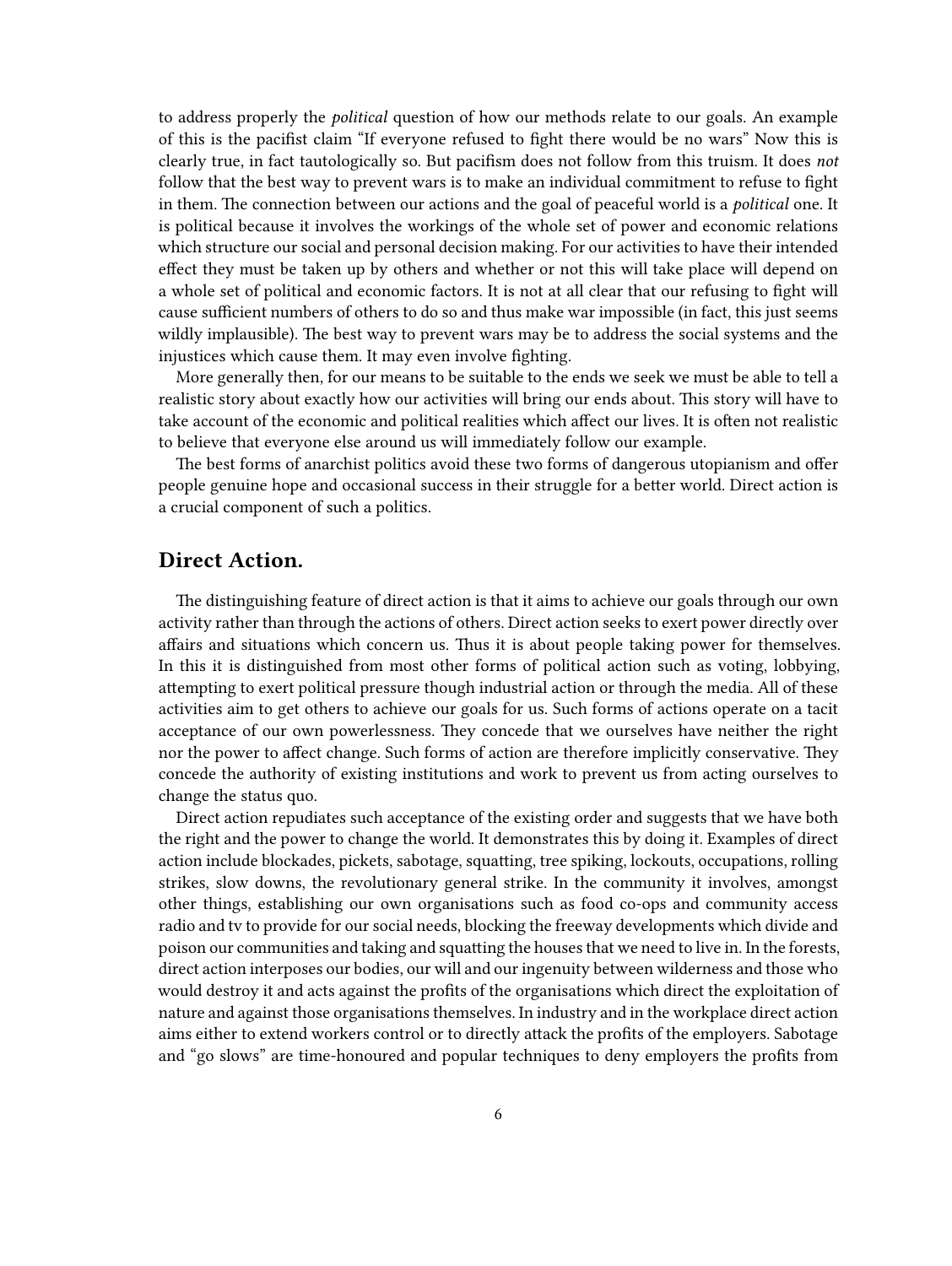their exploitation of their wage-slaves. Rolling and "wildcat" strikes are forms of open industrial struggle which strike directly at the profits of the employers. However, industrial action which is undertaken merely as a tactic as part of negotiations to win wage or other concessions from an employer is not an example of direct action.

As the examples of direct action in the community above suggest, there is more to direct action than responding to injustices or threats by the state. Direct action is not only a method of protest but also a way of "building the future now". Any situation where people organise to extend control over their own circumstances without recourse to capital or state constitutes direct action. "Doing it ourselves" is the essence of direct action and it does not matter whether what we are doing is resisting injustice or attempting to create a better world now by organising to meet our own social needs. Direct action of this sort, because it is self-directed rather than a response to the activities of capital or state, offers far more opportunities for continuing action and also for success. We can define our own goals and achieve them through our own efforts.

One of the most important aspects of direct action is the organisation involved in order for it to be successful. By organising to achieve our goals ourselves we learn valuable skills and discover that organisation without hierarchy is possible. Where it succeeds, direct action shows that people can control their own lives  $-$  in effect, that anarchy is possible. We can see here that direct action and anarchist organisation are in fact two sides of the same coin. When we demonstrate the success of one we demonstrate the reality of the other.

#### <span id="page-6-0"></span>**Two Important Distinctions**

Direct action must be distinguished from symbolic actions. Direct action is bolting a gate rather than tying a yellow ribbon around it. Its purpose is to exercise power and control over our own lives rather than merely portray the semblance of it. This distinguishes it from many forms of action, for example "banner drops" such as those often engaged in by Greenpeace, that look militant but, in my opinion, aren't. These actions do not directly attack the injustices they highlight, but instead seek to influence the public and politicians through the media. Any action directed primarily towards the media concedes that others, rather than ourselves, have the power to change things.

Direct action must also be distinguished from moral action. It is not *moral* protest. By moral protest I mean protest which is justified by reference to the moral relation to some institution or injustice that it demonstrates. Moral protest usually takes the form of a boycott of a product or refusal to participate in some institution. Such actions seek to avoid our complicity in the evils for which existing institutions are responsible. No doubt this is morally admirable. But unless these actions themselves have some perceivable effect on the institutions which they target, they do not constitute direct action. Direct action must have some immediate affect to demonstrate that we can exert power. It should not rely entirely on others taking up our example. Our own action should have such an affect that we can point it out to others as an example of how they can change  $-$  and not just protest  $-$  those things which concern them. Boycotts, for instance, therefore are *not* examples of direct action. If only those who organise a boycott participate in it, it will almost invariably be ineffective.

Of course, these distinctions are overdrawn. Any action at all involves some exercise of power. By acting at all, in any way, we overcome our passivity and deny that we are helpless to affect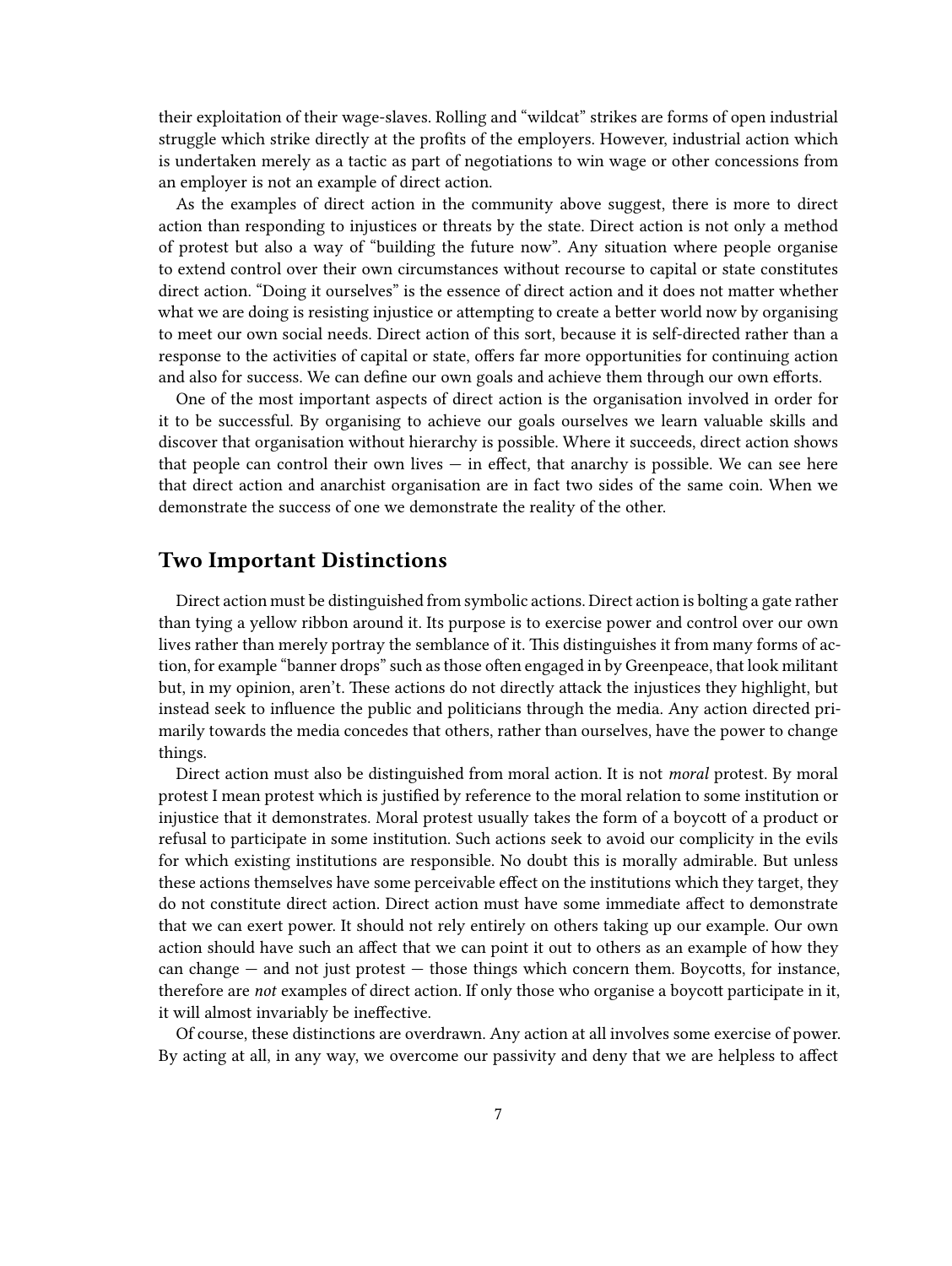change. Any action short of revolution is to some extent both moral and symbolic. Capital, patriarchy and state have the power to undo all our efforts short of revolution. Any form of protest can be effectively prevented if the state is willing to employ the full range of its resources for authoritarian repression and control. The only form of "direct action" which cannot be contained by the state is popular revolution. This is the ultimate direct action that anarchists should aim for, when all people organise to destroy the existing order and cooperate to run society without capitalism, patriarchy or authority.

#### <span id="page-7-0"></span>**Implications.**

So given that any action will be less than ideal, how should we assess potential direct actions? I would suggest that possible direct actions should be assessed both as examples of direct action as described here and against the broader criteria for anarchist actions set out above. That is, of any action we should ask:

- 1. to what extent does our action affirm our own power and right to use it?
- 2. does it advance the theory and practice of anarchy and, in particular, will it build the anarchist movement?

Some further questions we can ask ourselves to help determine the answers to these are as follows. Firstly, will it draw others in? Is it the sort of activity which encourages other people to become interested and involved? Actions which necessitate a high degree of detailed organisation or secrecy are unlikely to score highly against this criterion. Will it succeed in achieving its defined objectives? For instance, will a blockade actually stop work on a site for some period? Successful actions are the best advertisement for anarchist methods. Are the politics of the action obvious or at least clearly conveyed to those who witness it? If the targets of our actions relate only obliquely to the issue which they are intended to address or the goals of our activities unclear to those not "in the know" then we are unlikely to convince others of the relevancy of anarchism. For this reason we must always be conscious of the messages which our activities convey to other people and try to ensure that this is the most appropriate possible. What consequences will result from the action for those involved in it? Actions which involve a high risk of police beating or of arrest with consequent heavy fines or imprisonment may reduce the willingness or capacity of those affected to engage in further political activities, if any of these things occur. Very few people are radicalised by being hurt by the police, most are just scared. Often the hours spent dealing with legal hassles for months after an arrest could have been more productively spent in other political activity, if the arrest was not necessary. Finally, how will the action transform the consciousness of those involved in it? We should aim to engage in activities which establish within us an increased awareness of radical social and political possibilities, broaden our base of skills and leave us confident and empowered. Sometimes actions may have other, less welcome, effects on the psychology of those involved. Unsuccessful actions may leave us feeling disempowered and embittered. Actions which involve a high degree of aggression, confrontation or potential violence may breed hostility and aggression within us which might hamper our ability to work productively in other political circumstances.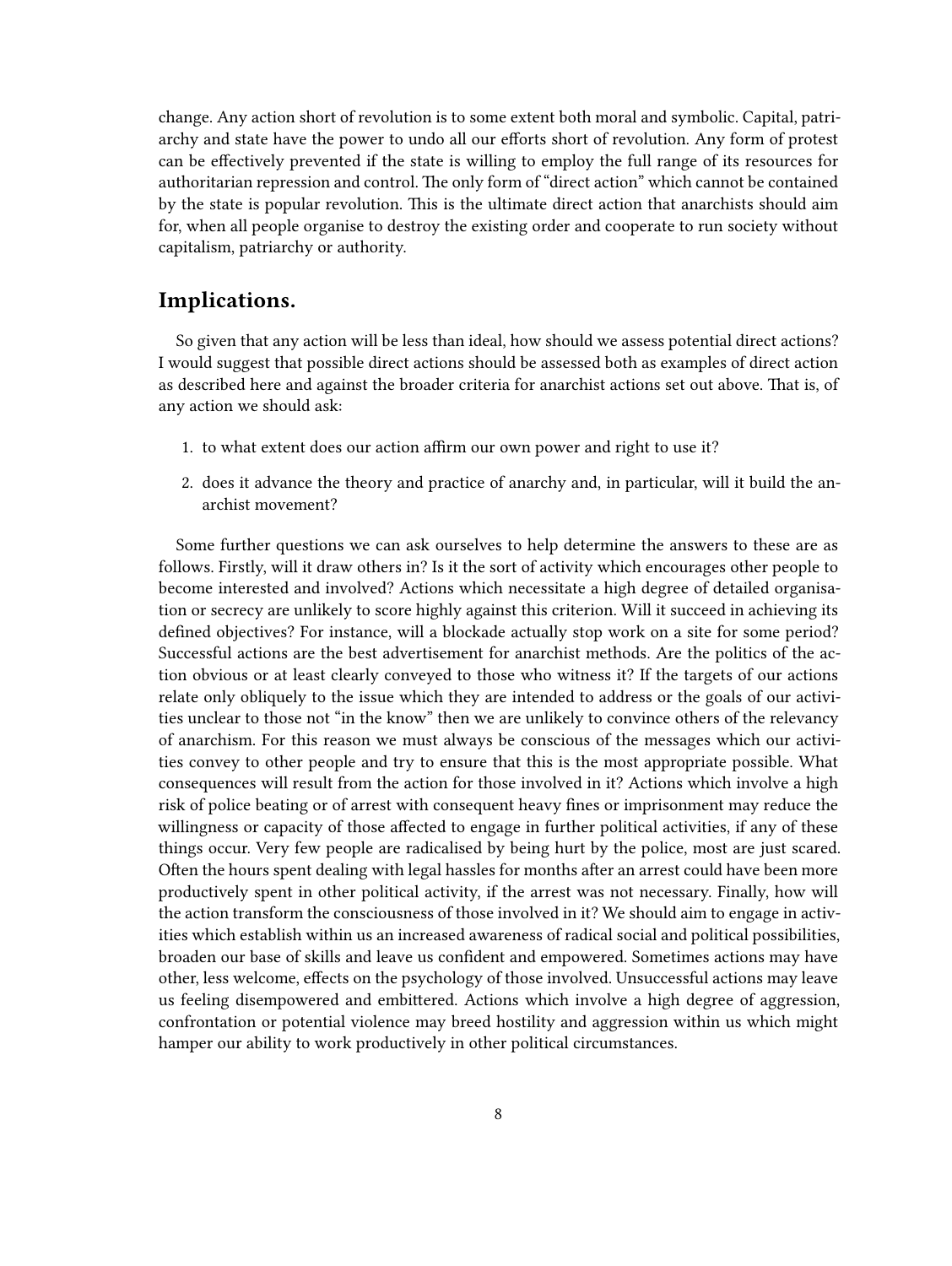By assessing our political activities against these criteria and asking these questions and others like them, I believe that we can ensure that our actions have the greatest chance of achieving our goals and thus demonstrate the superiority of anarchist methods of political action.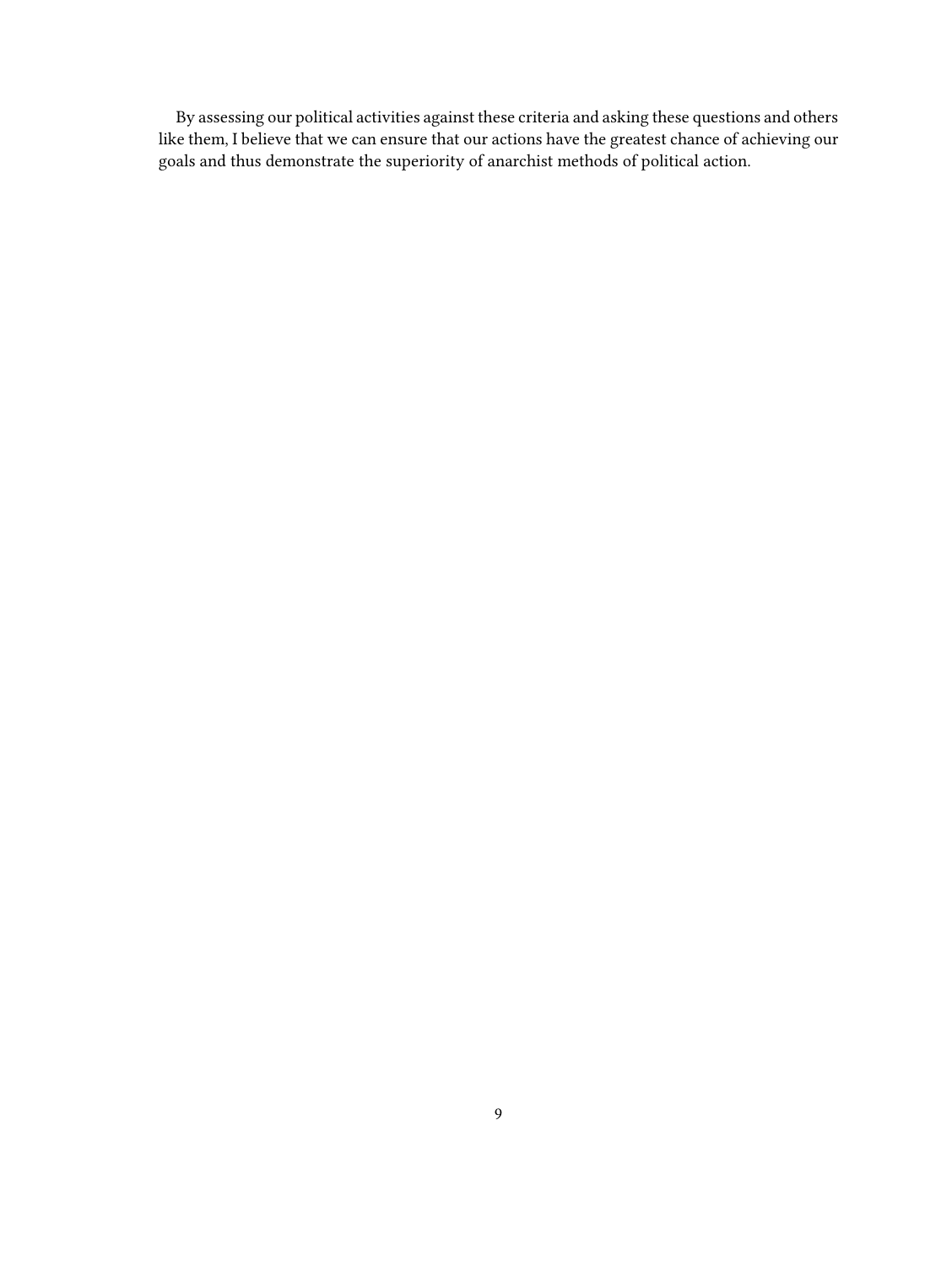<span id="page-9-0"></span>**Some consequences**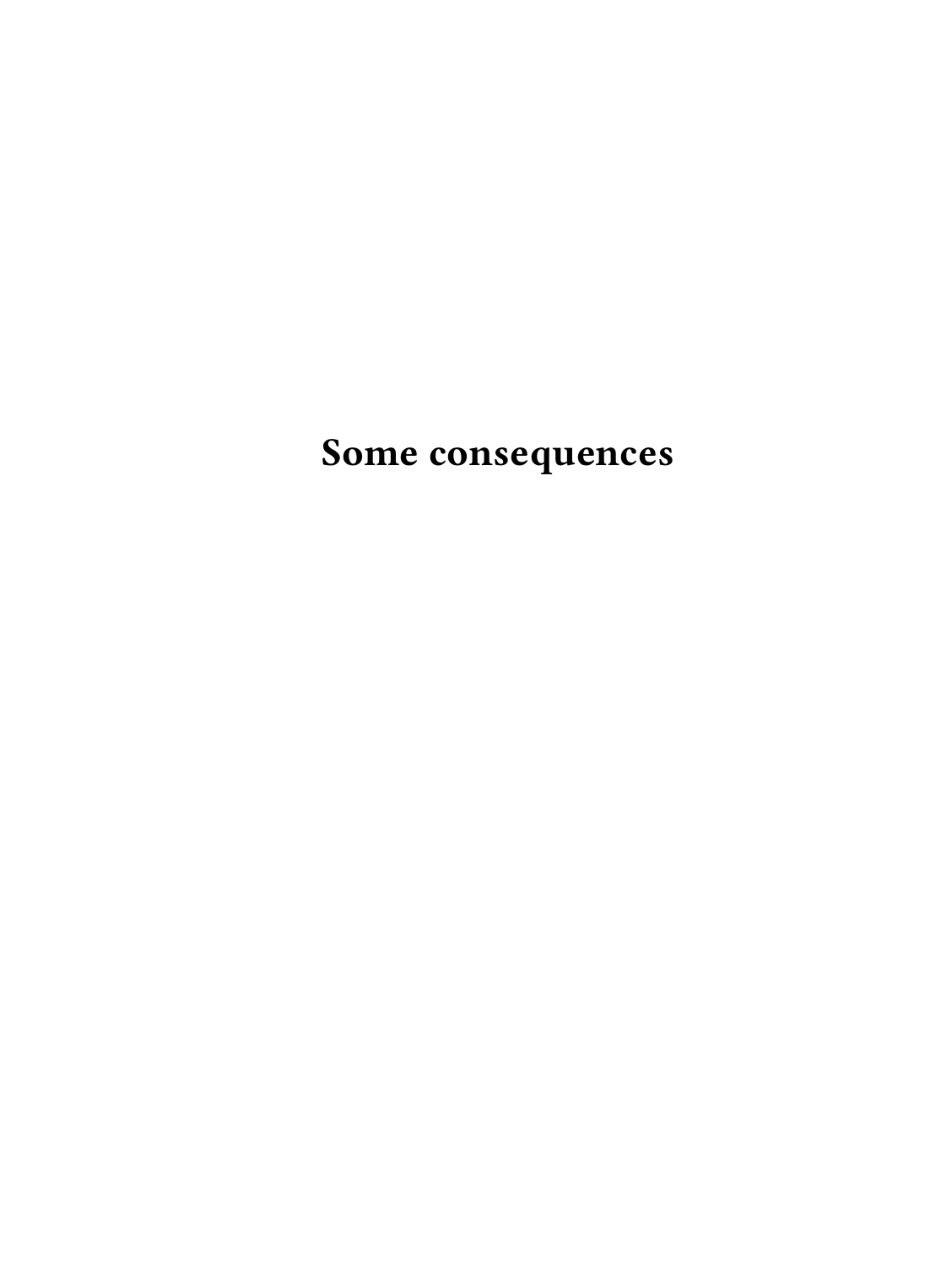#### <span id="page-10-0"></span>**Anarchists and the police**

The relation of activists and demonstrators to the police is a contentious issue in activist politics in Australia. This is not the place to give a detailed treatment of the politics of various ways of relating to the police. But a brief consideration of some of the matters discussed in this paper can, I believe, aid discussion of the issue by ruling out a number of possible (bad) answers to the question of how we should treat the police.

The first implication of the politics of direct action with regards to our relations with the police is that, wherever possible, we should disregard the authority of the police. Direct action is action which acknowledges our own power and right to exercise it. To the same extent that we recognise the authority of the police and obey their instructions we are relinquishing our own right and power to act as we would wish to. So it is actually essential to direct action that we do not concede the right of the representatives of the state to restrict our activities. Of course, for tactical reasons, we may have to acknowledge the consequences that may occur when we ignore the law and may even have to negotiate with police in the attempt to minimise these. But it is important that, in doing so, we remember at all times that although they have the means to do so, they have no right to restrict us in our liberty.

The discussion of the necessity of a *political* analysis of the relation between our ends and our means is also crucial here. Any strategy of dealing with the police must take account of their role as a political  $-$  and ultimately a class  $-$  force. The police force exists to defend the status quo and the interests of the ruling class. Individual police officers may occasionally have reservations about doing so but, when push comes to shove, that is their job. A police officer who doesn't follow the orders of the state is no longer a police officer. As anarchists therefore, the police, not as individuals but as an institution, are our enemies. They exist to defend all that we wish to destroy. In their defence of private property and the state, the police are backed up by the armed force of the state. Behind the police lies the military who, as numerous historical examples illustrate, are ready to step in and restore "order" if the civilian population becomes too unruly.

Once we recognise the police force as a political institution and that its members therefore necessarily stand in a certain political relation to us then a number of things become clear.

Firstly, any attempt to "win over" the police, one by one, is doomed. We can win the cooperation of the police for precisely as long as we fail to genuinely threaten the existing social order. As soon as our activities begin to threaten the interests of the state or the profits of the ruling class the police will move to disperse/arrest/beat us, as sure as night follows day. Of course, individual police may be moved by personal convictions. But as I suggested above, this does not change their *political* relation to us and the necessity of them acting against us. It's their job and if they refuse to do it they will (ultimately) lose it. A gentle cop does not remain a cop for long. Attempts to win over the police may succeed in winning over individuals then, but at the cost of them ceasing to be members of the police force. We will never to able to win the cooperation of the police as a political force when it counts.

Secondly, the fact that the police are ultimately backed by the armed force of the state determines that any attempt to resist or overcome the police through violence will ultimately fail. While the state and ruling class are secure politically and can succeed in maintaining the passivity of the majority of the population, they can defeat any attempt to threaten them through violent means. The state has more repressive force at its command than we can ever hope to muster.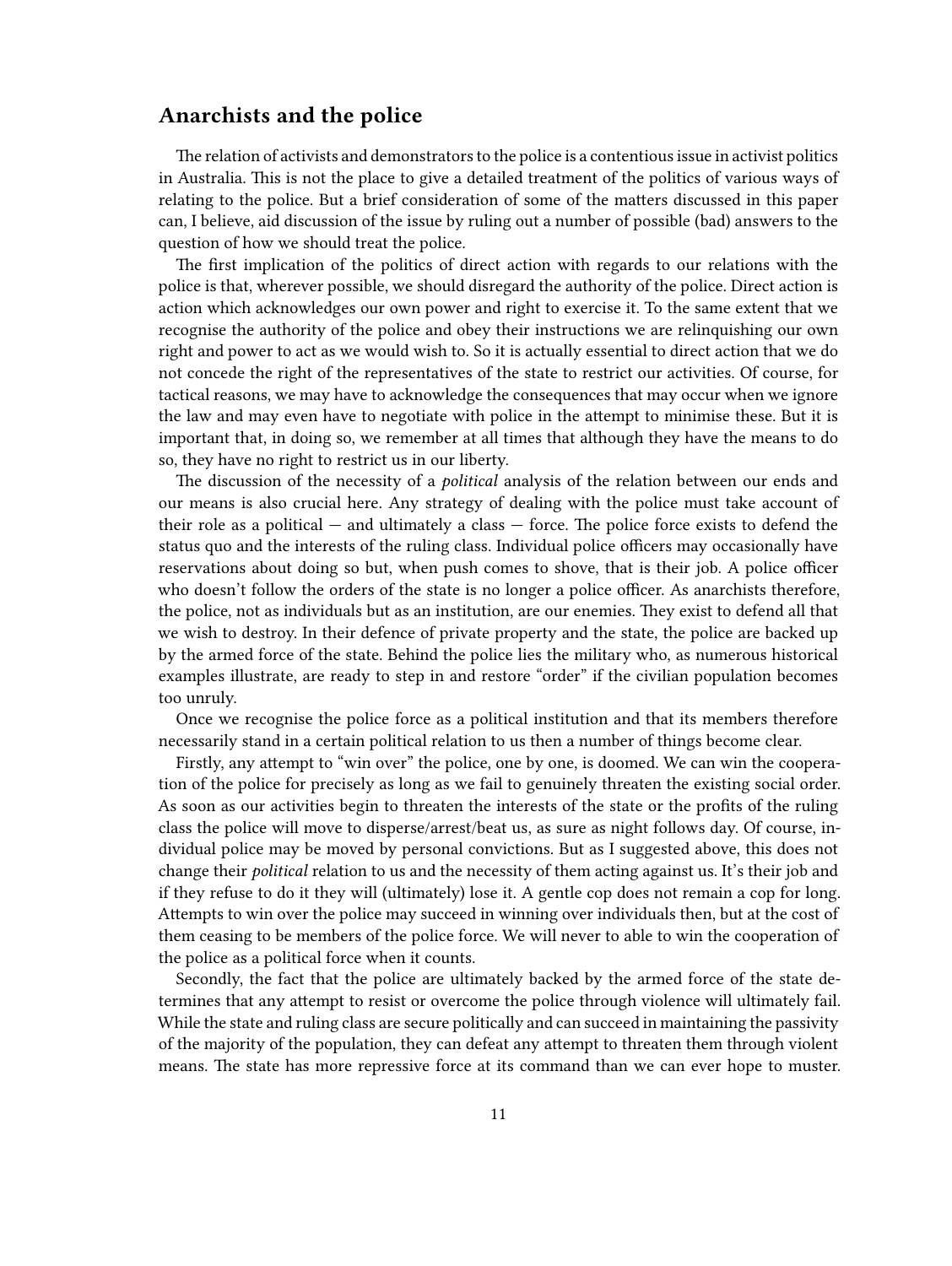This is *not* a pacifist position. We have every *right* to employ force in the attempt to resist the violence of the state. Where a specific act of violence against the state will achieve a particular tactical objective, without provoking crippling repression or a disastrous political backlash, then we would be justified in committing it. But as a political *strategy*, in a non-revolutionary period, attempting to overcome the state through force is doomed.

The beginnings of an anarchist politics with regards to the police force, then, are to be found in a conscious hostility towards them as an institution, tempered by an awareness of the tactical realities of dealing with them. Recognising that the police are our class enemy is itself an important gain in political consciousness. This is not to deny, however, that there may be tactical advantages to not antagonising the police. Indeed, antagonising the police is a sure way to guarantee extra hassles for protesters. So it should never be done unnecessarily. But in our care to avoid creating unnecessary trouble for ourselves we must remember that the source of the confrontation and violence which sometimes occurs around the police is the police themselves in their attempts to protect an unjust — and ultimately itself violent — social order.

#### <span id="page-11-0"></span>**Anarchists and the Media**

The other important area of politics where my discussion of direct action has significant practical consequences is in protesters' relation to the media. This is an issue which often generates heated discussion within activist groups and which can have a significant effect on their politics. Again consideration of the politics of direct action allows us to go some way towards settling this question.

As I suggested earlier any protest where protester's are acting entirely for the sake of media attention or  $-$  as actually often occurs  $-$  are even being directed in their activities by the media is not a case of direct action. Such "media stunts" do not themselves seek to address the problems which they highlight and are instead directed to getting other people (usually the government) to solve them. Thus in as far as we are concerned to be practicing direct action we should shun this sort of involvement with the media. We should not "perform" for the cameras or reporters.

Yet, because an important criteria for a successful anarchist action is its success in reaching other people and convincing them of the efficacy of anarchist techniques, we can't really ignore the media. Sadly, the only contact many people have with political events around them is through television or the papers.

From these two facts, I believe, the rudiments of an anarchist stance towards the media emerge. Anarchists should neither ignore the media or perform for it. Instead we should remain true to our own politics and seek to achieve our ends through our own efforts. While we do so we should welcome media attention which might spread news of our activities and so help build an anarchist movement. When we cooperate with the media we should do so without compromising the integrity of our own politics and without distorting either ourselves or our message. Once we compromise our politics for the sake of media attention then we are no longer conveying the success of anarchist methods.

Finally the advantages of direct action should encourage us to make maximum use of our own and community media in attempting to reach out to others. Rather than relying on the capitalist press to communicate our message to the people we should do it ourselves. Community papers, radio and television are themselves examples of direct action in the media.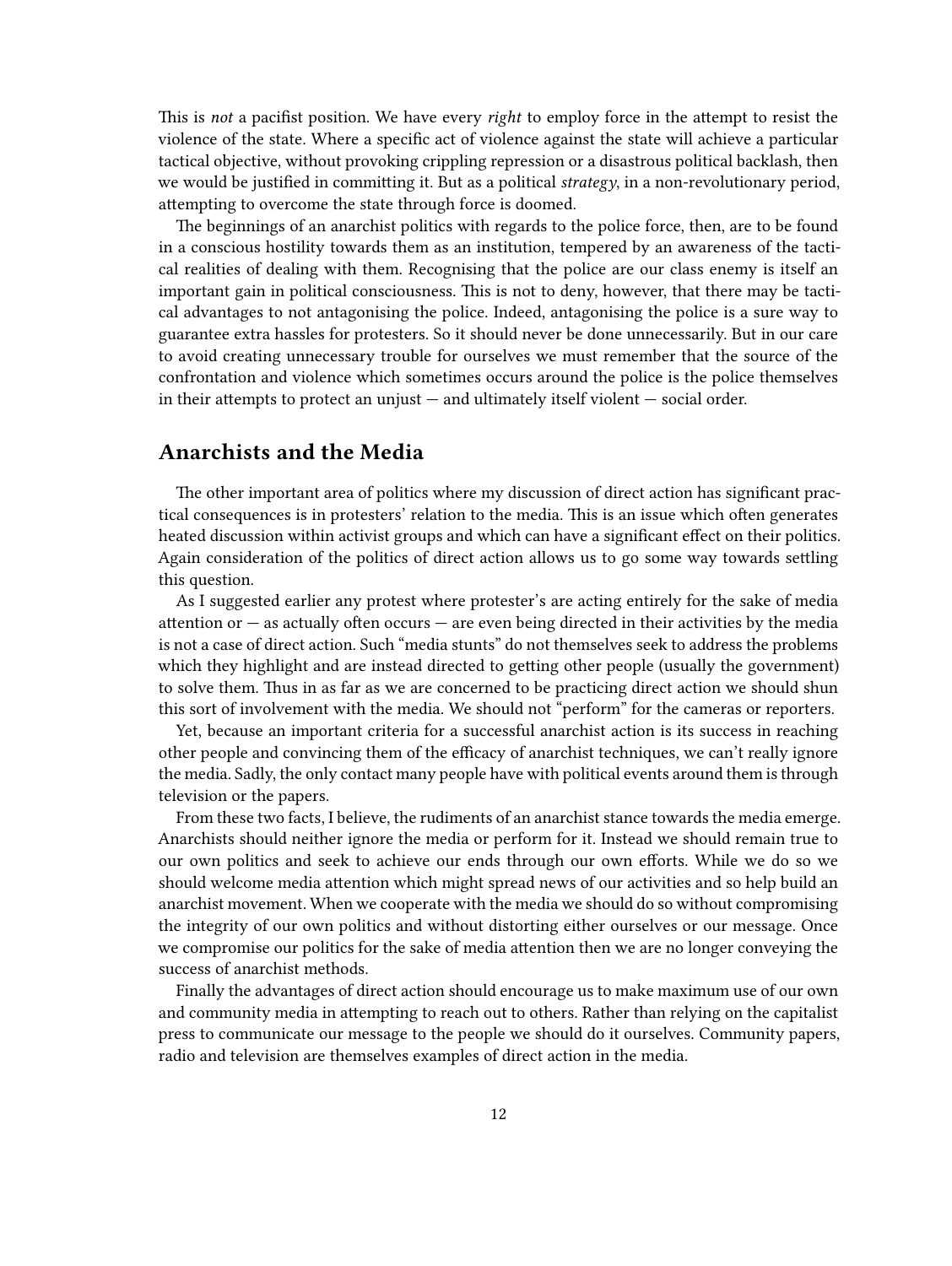### <span id="page-12-0"></span>**A final note.**

This paper has discussed and advocated the politics of direct action within the broader context of the purpose of an anarchist politics. Direct action has many virtues, not least that it is, in essence, itself anarchy in action. But direct action is not the only form of worthwhile political action. Anarchists should remain open to the possibilities of an entire spectrum of political methods. Any form of politics that involves people and transforms their consciousness in a progressive way may be useful in the struggle to build an anarchist movement and ultimately a revolution to create anarchy. Which particular political movements and methods deserve our support can only been decided within the framework of a well theorised, consciously anarchist, politics. This paper is intended as one small contribution to the project of developing such a framework.